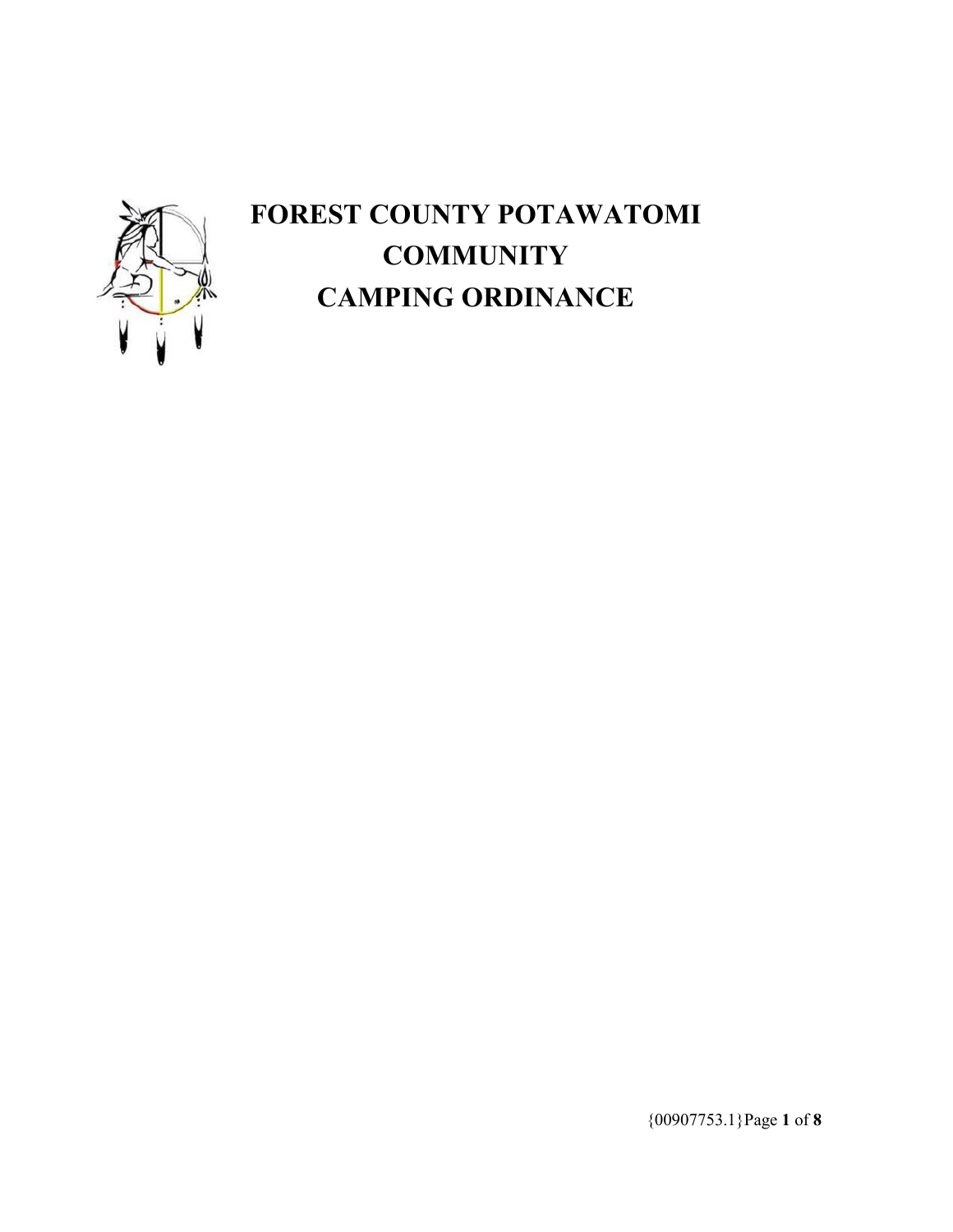

# **FOREST COUNTY POTAWATOMI COMMUNITY CAMPING ORDINANCE**

| <b>Table of Contents</b> |
|--------------------------|
|                          |
|                          |
|                          |
|                          |
|                          |
|                          |
|                          |
|                          |
|                          |
|                          |
|                          |
|                          |
|                          |
|                          |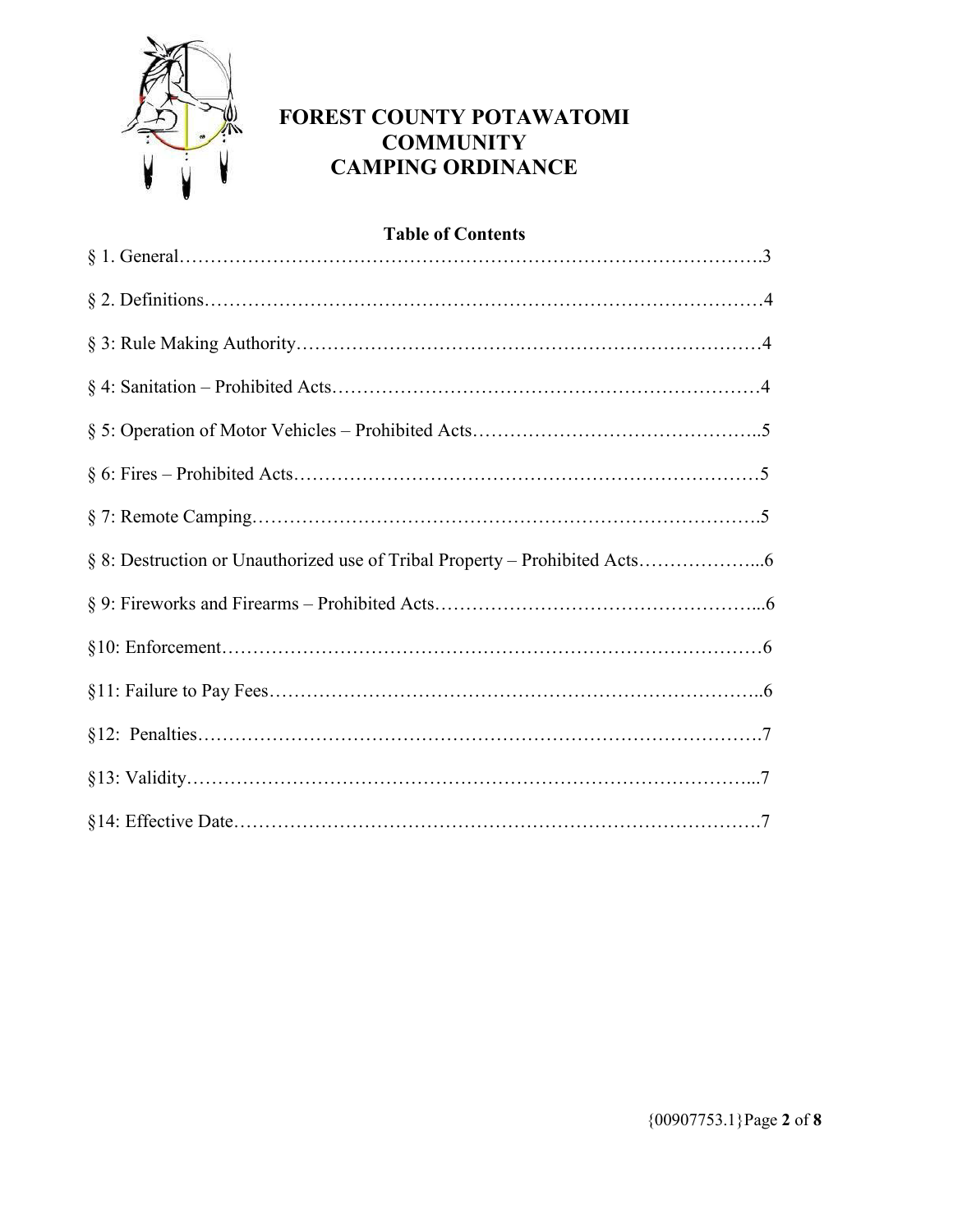

# **FOREST COUNTY POTAWATOMI COMMUNITY CAMPING ORDINANCE**

# **§ 1. General**

#### 1.1 Purpose

The purpose of this Ordinance shall be to protect the health, safety, and welfare of those persons engaging in the outdoor recreational activities defined herein, on Tribal Lands, as well as to protect Forest County Potawatomi Community Tribal Lands, buildings and structures. The purpose of this Ordinance shall also be to promote and ensure the enjoyment of the Tribe's campgrounds and natural resources by all campground users, according to generally-accepted concepts of cooperation, campground etiquette, and common courtesy.

## 1.2 Authority

The Forest County Potawatomi General Council enacts this ordinance pursuant to its authority granted under the Forest County Potawatomi Tribal Constitution, Article IV,  $$1(d).$ 

#### 1.3 Effective Date and Title

This ordinance is hereby adopted immediately following the majority approval from the Forest County Potawatomi General Council, and it shall be known as the Forest County Potawatomi Community Camping Ordinance.

#### 1.4 Sovereign Immunity

The Tribe, by adoption of this Ordinance, does not waive its sovereign immunity in any respect.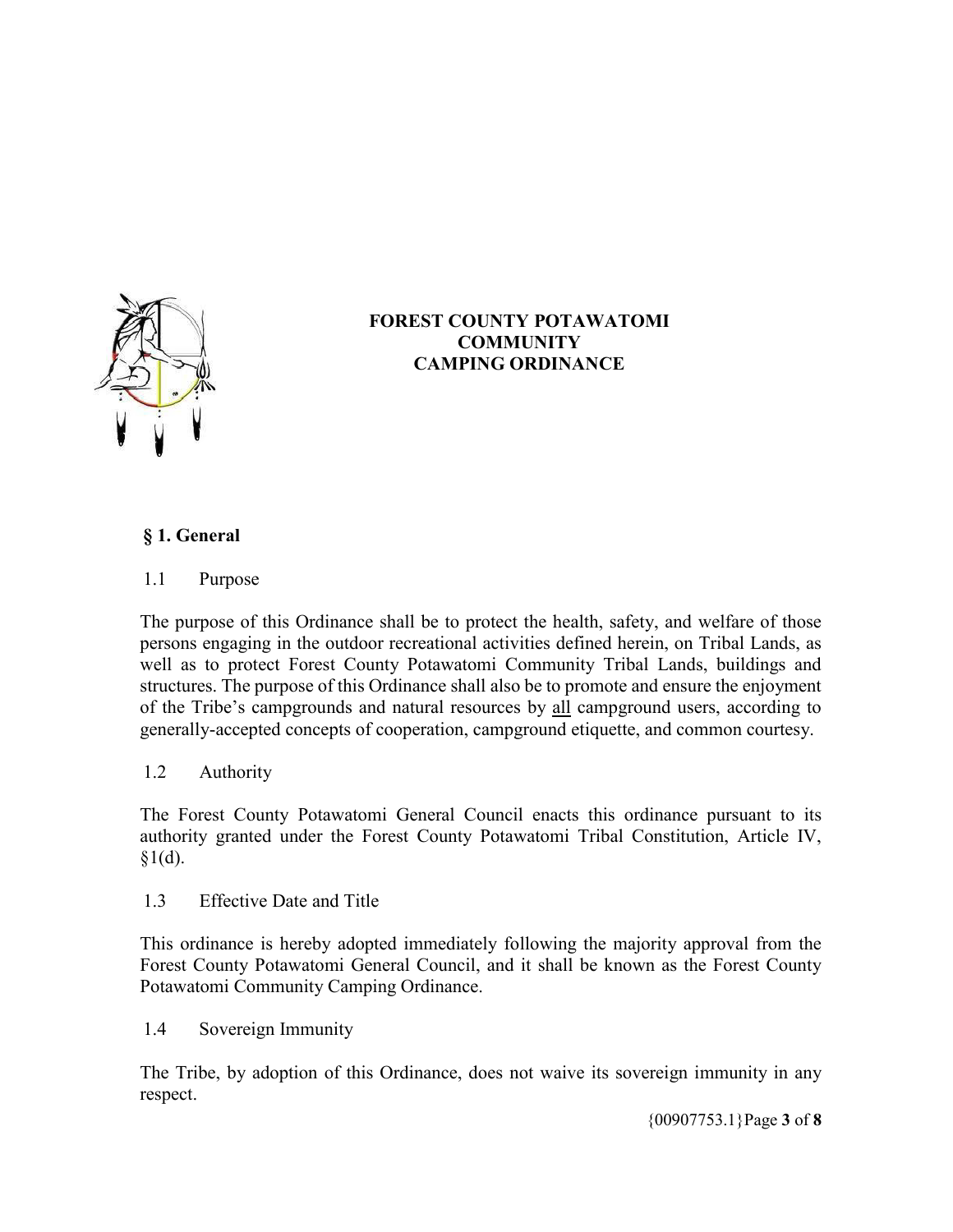## **§ 2. Definitions**

For the purpose of this Ordinance, the following words and phrases shall have the meanings given to them in this section and by law:

"Camping" shall mean the activity of spending a limited amount of time living in a camp, tent or camper in an approved Campground Area, or at a Remote Camping site.

"Campground Area" shall mean a recreation site developed for the purpose of camping, with designated campsites and other improvements, and approved by the Executive Council.

"Clean Wood" shall mean wood free of plastics, metal, or treated or stained wood, and used for the purpose of burning.

"Electric Vehicles" shall mean vehicles that are either partially or fully powered on electric power, including, but not limited to, automobiles, motorcycles/scooters, bicycles, or ATVs/UTVs.

"Executive Council" shall mean the Forest County Potawatomi Community Executive Council, as defined in Article 3, §6 of the Constitution.

"Garbage." See definition of "Solid Waste" in the Solid Waste Ordinance.

"Littering" shall mean solid waste or recyclables improperly placed so as to be a nuisance or health concern.

"Motor Vehicle" shall mean any vehicle powered by an internal combustion engine, including, but not limited to, automobiles, motorcycles/scooters, bicycles, or ATVs/UTVs.

"Ordinary High-Water Mark" shall mean the point on the bank or shore where the water, by its presence, wave action, or flow, leaves a distinct mark on the shore or bank.

"Remote Camping" shall mean camping outside of a designated Campground Area.

"Tribe" shall mean the Forest County Potawatomi Community.

"Tribal Court" shall mean the Forest County Potawatomi Community Tribal Court.

"Tribal Lands" or "Reservation" shall mean any trust lands located within Forest County, Wisconsin.

#### **§ 3: Rule Making Authority**

The Land and Natural Resources Division, subject to the approval of the Executive Council, may promulgate rules and regulations governing the use and enjoyment of all lands, structures and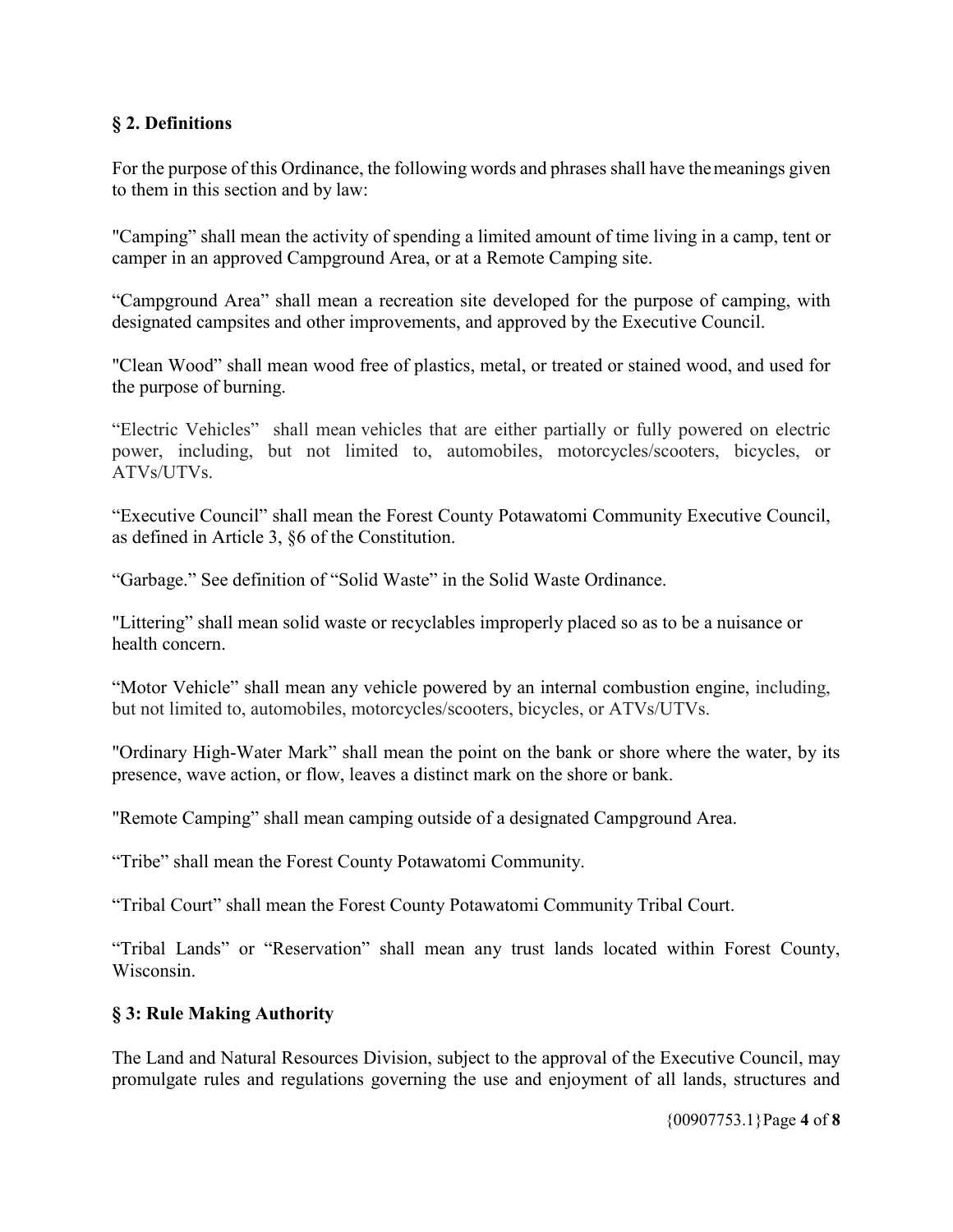property owned, leased or administered by the Tribe and under the management and supervision of the Land and Natural Resources Division.

**§ 4: Sanitation – Prohibited Acts –** The following prohibitions shall apply to both Campground Areas and Remote Camping, unless clearly stated otherwise.

- 4.1 Littering on Tribal Lands shall be strictly prohibited.
- 4.2 Depositing in any toilet, toilet vault, or plumbing fixture, any bottle, can, cloth, rag, metal, wood, stone, flammable liquid, or other substance which could damage or interfere with the operation or maintenance of the fixture.
- 4.3 Placing any substance in or near a stream (within the ordinary high-water mark), lake, or other body of water, which may cause pollution to such body of water.
- 4.4 In or within 500 yards of a Campground Area, depositing any bodily waste except into receptacles provided for that purpose.
- 4.5 In a Campground Area, placing any garbage and/or recyclables outside of a designated receptacle. If garbage/recyclable receptacles are not available or are full, a camper must take all garbage and recyclables with them.
- 4.6 While Remote Camping, failing to comply with a "Carry in, Carry out" policy for all garbage and recyclables produced at a Remote Camping site.

**§ 5: Operation of Motor Vehicles – Prohibited Acts** - The following prohibitions shall apply to both Campground Areas and Remote Camping, unless clearly stated otherwise.

- 5.1 Placing a vehicle or other object in such a manner that it is an impediment to the use of common areas, gates, a road or trail, or a hazard to the safety of any person.
- 5.2 Within a Campground Area, operating a Motor Vehicle or Electric Vehicle except in places developed for this purpose.
- 5.3 Within a Campground Area, operating a Motor Vehicle or Electric Vehicle for any purpose other than entering or leaving the Campground area.
- 5.4 Operating a Motor Vehicle or Electric Vehicle carelessly, recklessly, or without regard for the safety of any person, or in a manner that endangers or is likely to endanger any person or property.
- 5.5 Within a Campground Area, parking or leaving a Motor Vehicle, Electric Vehicle, or trailer outside a parking space assigned to one's own camp unit, unless such vehicle is parked in a designated overflow parking area.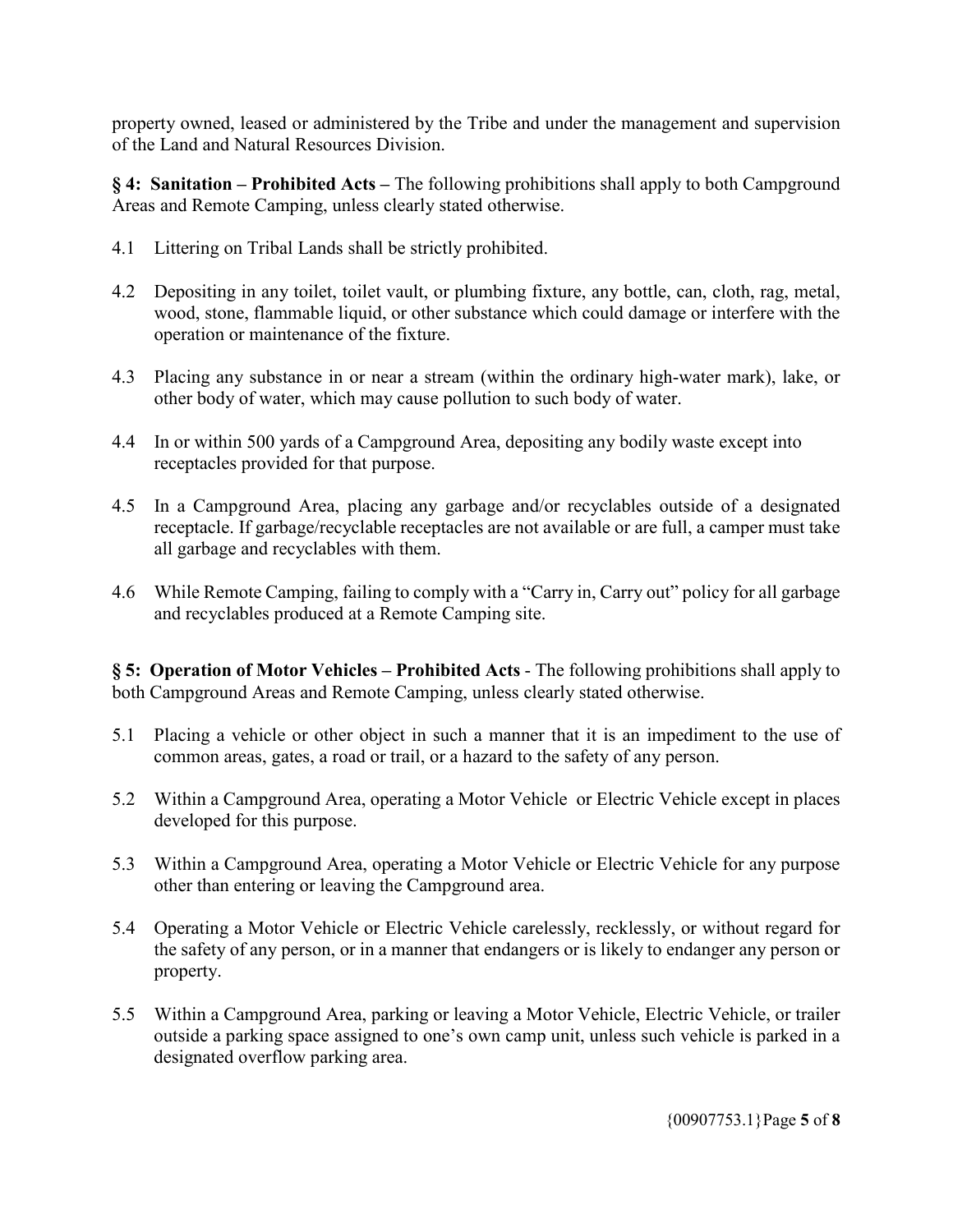5.6 Using a Campground Area for commercial purposes, unless approved by Executive Council.

**§ 6: Fires – Prohibited Acts -** The following prohibitions shall apply to both Campground Areas and Remote Camping, unless clearly stated otherwise.

- 6.1 Within a Campground Area, building, and/or maintaining, a wood fire outside of a Triballyprovided fire ring, or other grill or stove.
- 6.2 Burning any material other than Clean Wood/kindling.
- 6.3 Using other than Clean Wood from a local source (within 30 miles of campground).
- 6.4 Leaving fires or grills unattended or otherwise creating a fire hazard.
- 6.5 Within a Campground Area, cutting of any live trees for firewood.

#### **§ 7: Remote Camping**

- 7.1 Any person Remote Camping shall be required to comply with the Camping Rules and Regulations attached hereto.
- 7.2 Any person Remote Camping with animals for longer than seven (7) days shall be required to remove all animal waste at or near their Remote Camping site to prevent the creation of a nuisance situation for future campers.

**§ 8: Destruction or Unauthorized use of Tribal Property – Prohibited Acts --** The following prohibitions shall apply to both Campground Areas and Remote Camping unless clearly stated otherwise.

- 8.1 Cutting of any live trees without prior approval from the Tribe's Land and Natural Resources Division.
- 8.2 Mutilating, defacing, removing, disturbing, injuring, or destroying any property of FCPC.
- 8.3 Entering any building or structure owned or controlled by FCPC when such building or structure is not open.

**§ 9: Fireworks and Firearms – Prohibited Acts --** The following prohibitions shall apply to both Campground Areas and Remote Camping unless clearly stated otherwise.

- 9.1 Discharging or igniting a firecracker, rocket or other firework, or explosive.
- 9.2 Discharging a firearm or any other implement capable of taking human life, causing injury, or damaging property: (1) in or within 150 yards of a residence, building, or Campground Area, or (2) across or on a body of water adjacent to a Campground Area, whereby any person or property is exposed to injury or damage as a result of such discharge.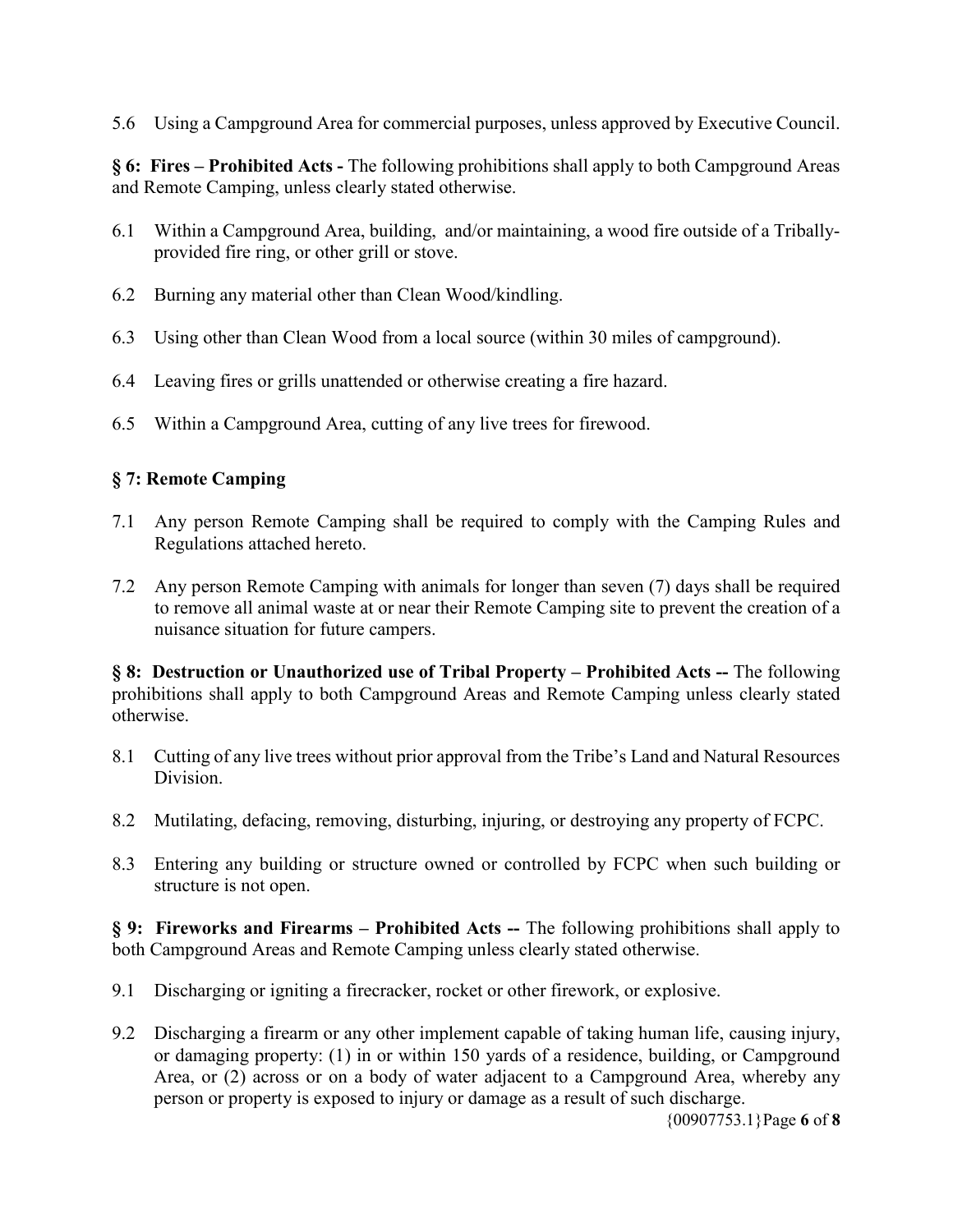#### **§ 10: Enforcement**

- 10.1 Any person who violates this Ordinance, or any rules or regulations promulgated pursuant thereto, may be subject to the penalties contained in Section 12, and/or may be excluded from the use of Tribal property/facilities for camping or other purposes. Any person so excluded, who refuses to leave such Tribal property, may be prosecuted for criminal trespass.
- 10.2 The Land and Natural Resources Division Administrator or his/her designee in the Land and Natural Resources Division shall be authorized to enforce this Ordinance and the Rules and Regulations promulgated pursuant hereto by issuing citations for violation pursuant to Sections 11 and 12 (below).

#### **§11: Failure to Pay Fees**

11.1 Any person who fails to pay any fee established for admission to, or use of, a site, facility, equipment, or service within a Campground Area, may be issued a citation for violation of this Ordinance.

#### **§12: Penalties**

- 12.1 Any person violating any of the provisions of this Ordinance shall, upon conviction or admission, forfeit not less than \$25.00, nor more than \$100.00 for each offense, not including the costs of prosecution and restitution. All camping permits shall include notice that, as a condition of issuing the permit, the permitee consents to the personal jurisdiction of the Forest County Potawatomi Community Tribal Court.
- 12.2 (Tribal members) Any fines imposed against Tribal members not paid after thirty (30) business days shall be subject to collection pursuant to the Debts Owed to the Tribe Ordinance, including all costs of collection.
- 12.3 (non-Tribal members) Any fines imposed against non-Tribal members not paid after thirty (30) business days shall be subject to collection pursuant to applicable law.

#### **§ 13: Validity**

13.1 If any section, clause, provision, or portion of the Ordinance is deemed unconstitutional, such decision shall not affect the remainder of this Ordinance.

#### **§ 14: Effective Date**

14.1 This Ordinance shall be in full force and effect from and after its adoption and publication as provided by law.